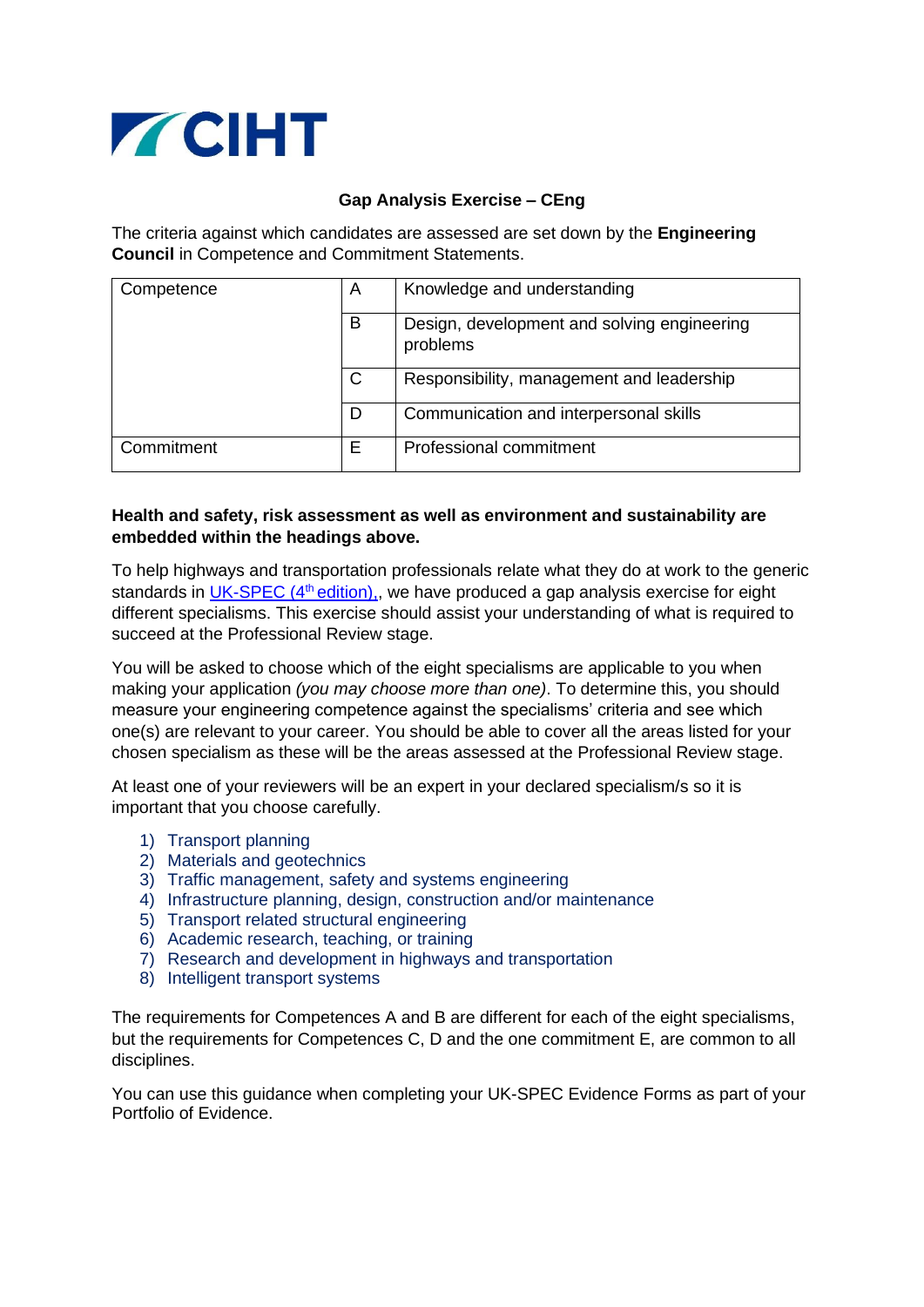#### **CHARTERED ENGINEER COMPETENCE STATEMENTS CONTEXTUALISED FOR HIGHWAYS & TRANSPORTATION SPECIALISMS**

| <b>TRANSPORT PLANNING</b><br>1                                                                                           |                          |
|--------------------------------------------------------------------------------------------------------------------------|--------------------------|
| A: Use a combination of general and specialist engineering knowledge and                                                 | Sufficient               |
| understanding to optimise the application of advanced and complex systems.                                               | experience               |
|                                                                                                                          | (Y/N)                    |
| Understand trends and the current position with Government policies for the                                              |                          |
| environment, planning and transport; and be able to interpret their significance within                                  |                          |
| a more local application.                                                                                                |                          |
| Be familiar with Regional Planning Guidance, the development planning system and                                         |                          |
| Local Transport Plans.                                                                                                   |                          |
| Be aware of the sources and trends in national environment and transport statistics                                      |                          |
| and be able to interpret their significance.                                                                             |                          |
| Understand the statutory procedures and practices within which transport planning                                        |                          |
| activities operate and plan and modify such activities to be consistent with the                                         |                          |
| regulatory and best practice framework.                                                                                  |                          |
| Have a comprehensive understanding of survey techniques and analysis, data                                               |                          |
| synthesis, validation, predictive tools, calibration, appraisal methods, telematics, audit                               |                          |
| procedures.                                                                                                              |                          |
| Be able to extend and develop established methods to new situations and                                                  |                          |
| opportunities.                                                                                                           |                          |
| Identify and use appropriate statistical methods to plan and interpret data                                              |                          |
| collection/analysis.                                                                                                     |                          |
| Understand the capabilities, shortcomings and development of techniques to identify                                      |                          |
| and interpret the future operational, economic and environmental impacts of a range                                      |                          |
| of multi-modal transport projects.                                                                                       |                          |
| Be able to deepen one's knowledge base through appropriate research and                                                  |                          |
| investigation                                                                                                            |                          |
| Be able to promote innovation and creativity in technical areas.                                                         |                          |
|                                                                                                                          |                          |
| B: Apply appropriate theoretical and practical methods to the analysis and<br>solution of engineering problems.          | Sufficient<br>experience |
|                                                                                                                          | (Y/N)                    |
| Identify and describe, in both quantifiable and qualitative terms, complex problems                                      |                          |
| and opportunities, and the significant factors that have a bearing on them.                                              |                          |
| Use imagination, flair, and experience to develop solutions to problems and take<br>advantage of opportunities           |                          |
|                                                                                                                          |                          |
| Promote measures that are practical, affordable, and deliverable, and identify the                                       |                          |
| constraints that influence the application of such measures using relevant design<br>guidance, advice, and best practice |                          |
| Select, develop and apply the appropriate techniques to assess the future                                                |                          |
| operational, economic, environmental, social and other impacts of suggested                                              |                          |
| measures.                                                                                                                |                          |
| Make and explain reasoned recommendations about the assessment and selection of                                          |                          |
| measures, and a tactical plan for their implementation including an analysis of the                                      |                          |
| risks involved.                                                                                                          |                          |
| Assess critically and constructively measures suggested by others, through                                               |                          |
| mechanisms such as safety or user audits.                                                                                |                          |
| Use up to date research to generate and evaluate solutions.                                                              |                          |
| Demonstrate responsibility for delivery of transport planning projects, from project                                     |                          |
| feasibility studies & outline concepts, through initial design studies, public                                           |                          |
| consultation and inquiry, detailed design and implementation stages.                                                     |                          |
| Design and execute methods to elicit reliable opinions from interested and involved                                      |                          |
| parties.                                                                                                                 |                          |
| Design and implement methods of assessing the performance of measures against                                            |                          |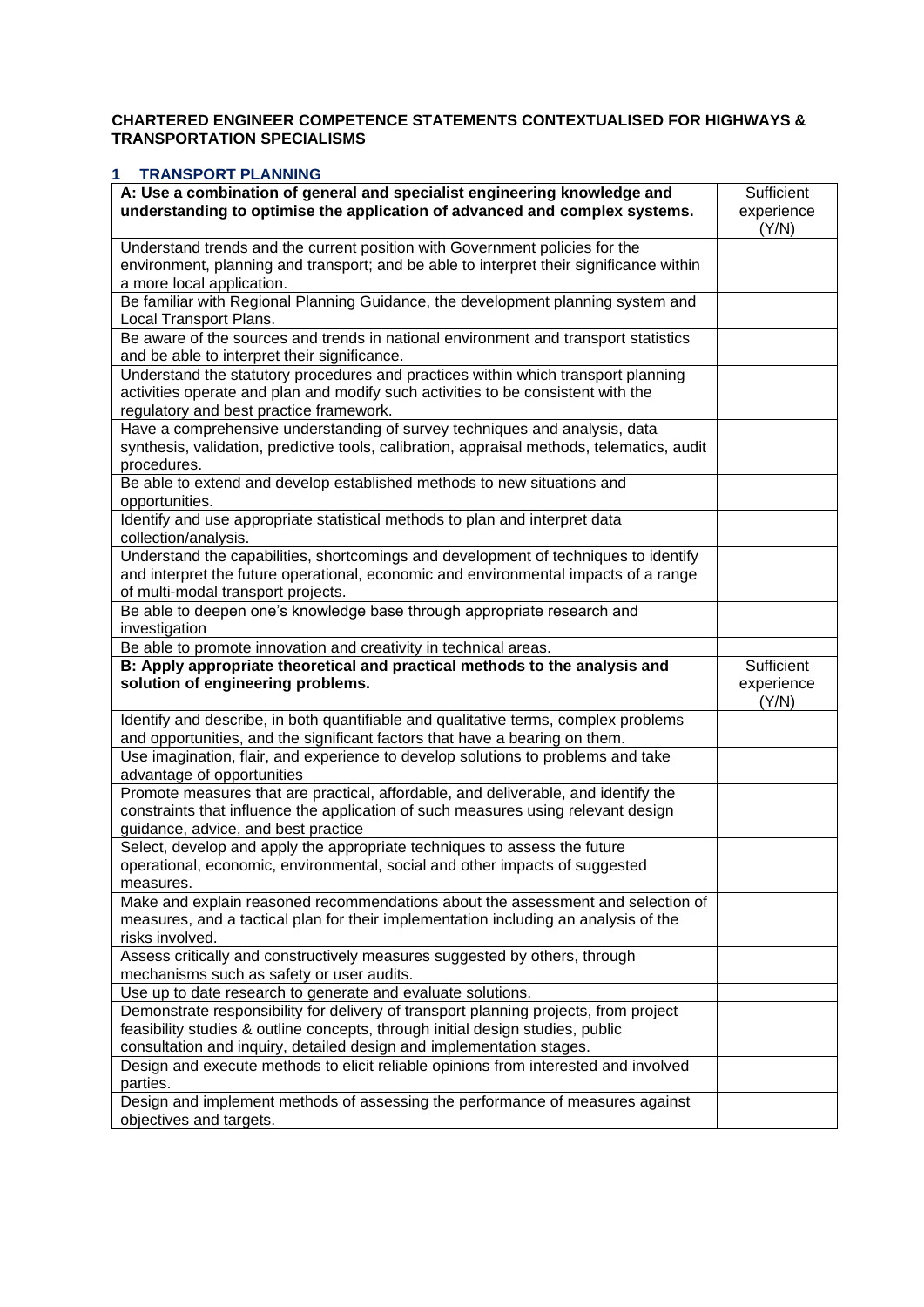### **2 MATERIALS AND GEOTECHNICS**

| A: Use a combination of general and specialist engineering knowledge and                                                                                              | Sufficient |
|-----------------------------------------------------------------------------------------------------------------------------------------------------------------------|------------|
| understanding to optimise the application of advanced and complex systems.                                                                                            | experience |
|                                                                                                                                                                       | (Y/N)      |
| Understand trends and the current position relating to Government/International                                                                                       |            |
| policies for the environment and infrastructure and be able to interpret their                                                                                        |            |
| significance within a more local application.                                                                                                                         |            |
| Be familiar with relevant codes of practice and specifications applicable to the nature                                                                               |            |
| of the work and environment in which it is performed.                                                                                                                 |            |
| Be aware of the sources and trends in local, national and international utilisation of                                                                                |            |
| material resources, their exploitation and sustainability and be able to interpret the                                                                                |            |
| significance of these factors in relation to construction and maintenance of the                                                                                      |            |
| infrastructure.                                                                                                                                                       |            |
| Understand the statutory procedures and practices within which the foregoing                                                                                          |            |
| activities are undertaken. Be able to plan and modify such activities to be consistent                                                                                |            |
| with the regulatory and best practice framework.                                                                                                                      |            |
| Have a comprehensive understanding of data collection and interpretation, use of                                                                                      |            |
| predictive analyses and the limitations thereof. Be able to extend and develop                                                                                        |            |
| established methods to new situations and opportunities.                                                                                                              |            |
| Be competent in using appropriate statistical methods to plan and interpret data                                                                                      |            |
| collection/analysis.                                                                                                                                                  |            |
| Be able to deepen one's knowledge base through appropriate research / investigation                                                                                   |            |
| and monitoring of existing processes.                                                                                                                                 |            |
| Be able to promote innovation and creativity in technical areas.                                                                                                      |            |
| B: Apply appropriate theoretical and practical methods to the analysis and                                                                                            | Sufficient |
| solution of engineering problems.                                                                                                                                     | experience |
|                                                                                                                                                                       | (Y/N)      |
| Identify and describe, in both quantifiable and qualitative terms, complex problems                                                                                   |            |
| and opportunities, and the significant factors that have a bearing on them.<br>Use imagination, flair and experience to develop possible measures that will influence |            |
| problems and opportunities.                                                                                                                                           |            |
| Promote measures that are practical, affordable and deliverable, and identify the                                                                                     |            |
| constraints that influence the application of such measures using relevant design                                                                                     |            |
| guidance, advice, and best practice                                                                                                                                   |            |
| Ability to predict the likely consequences resulting from the use and potential misuse                                                                                |            |
| of materials.                                                                                                                                                         |            |
| Make and explain reasoned recommendations about the procedures to be adopted in                                                                                       |            |
| construction and maintenance operations including an analysis of the risks involved.                                                                                  |            |
| Assess critically and constructively measures suggested by others, through                                                                                            |            |
| mechanisms such as safety or user audits.                                                                                                                             |            |
| Use up to date research to generate and evaluate solutions.                                                                                                           |            |
| Demonstrate innovation in the use of such research and its transfer into practical                                                                                    |            |
| application.                                                                                                                                                          |            |
| Assist with the resolution of conflict in the workplace.                                                                                                              |            |
|                                                                                                                                                                       |            |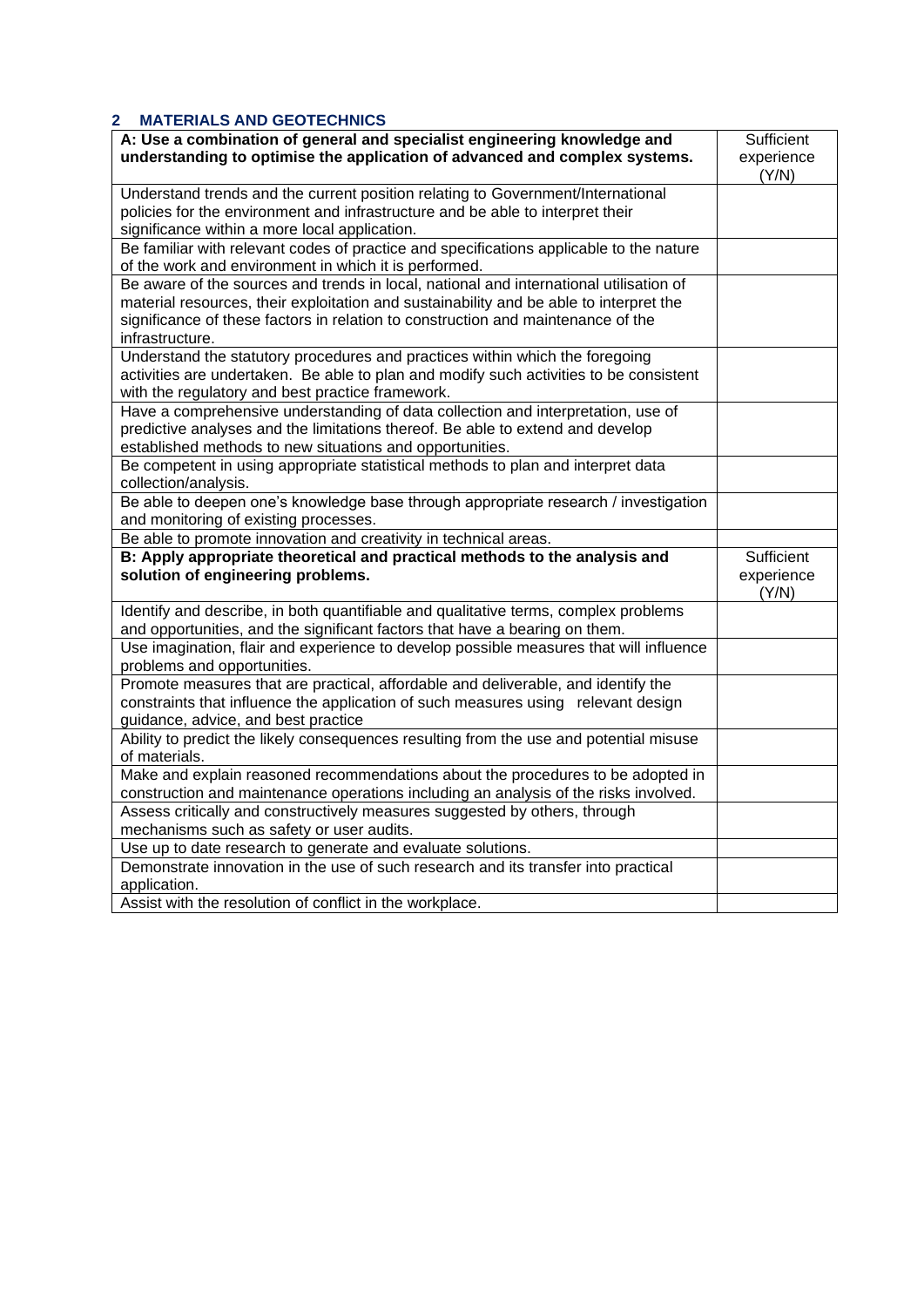# **3 TRAFFIC MANAGEMENT, SAFETY AND SYSTEMS ENGINEERING**

| <b>TIME THE MANAGEMENT, ONE ETT AND OTOTEMO ENGINEERING</b><br>A: Use a combination of general and specialist engineering knowledge and                         | Sufficient          |
|-----------------------------------------------------------------------------------------------------------------------------------------------------------------|---------------------|
| understanding to optimise the application of advanced and complex<br>systems.                                                                                   | experience<br>(Y/N) |
| Understand trends and the current position with Government policies for the<br>environment, planning and transport; and be able to interpret their significance |                     |
| within a more local application.                                                                                                                                |                     |
| Be familiar with Regional Planning Guidance, the development planning system and                                                                                |                     |
| Local Transport Plans.                                                                                                                                          |                     |
| Be aware of the sources and trends in national environment and transport statistics<br>and be able to interpret their significance.                             |                     |
| Understand statutory procedures and practices governing traffic management and                                                                                  |                     |
| system engineering activities and be able to plan and modify such activities to be<br>consistent with regulatory and best practice framework.                   |                     |
| Understand survey techniques and analysis, data synthesis, validation, predictive                                                                               |                     |
| tools, calibration, traffic engineering, appraisal methods, traffic control systems,                                                                            |                     |
| intelligent transport systems, design tools and techniques, audit procedures,<br>scheme costing and contract documents.                                         |                     |
| Able to extend and develop established methods to new situations and                                                                                            |                     |
| opportunities.                                                                                                                                                  |                     |
| Good knowledge of engineering solutions to road or rail transport problems.                                                                                     |                     |
| Competent with appropriate statistical methods to plan and interpret data                                                                                       |                     |
| collection/analysis.                                                                                                                                            |                     |
| Understand the capabilities, shortcomings, and development of appraisal                                                                                         |                     |
| techniques to identify and interpret the future operational, economic and                                                                                       |                     |
| environmental impacts of a range of multi-modal transport projects.                                                                                             |                     |
| Able to deepen knowledge base through appropriate research and investigation.<br>Able to promote innovation and creativity in technical areas.                  |                     |
| B: Apply appropriate theoretical and practical methods to the analysis and                                                                                      | Sufficient          |
| solution of engineering problems.                                                                                                                               | experience<br>(Y/N) |
| Able to identify and describe, in quantifiable and qualitative terms, complex                                                                                   |                     |
| problems and opportunities and significant factors that have a bearing on them.                                                                                 |                     |
| Able to use imagination, flair and experience to develop possible measures that will                                                                            |                     |
| influence problems and opportunities.                                                                                                                           |                     |
| Able to promote measures that are practical, affordable and deliverable, and identify                                                                           |                     |
| the constraints that influence the application of such measures using relevant                                                                                  |                     |
| design guidance, advice, and best practice                                                                                                                      |                     |
| Able to select, develop and apply the appropriate techniques to assess future<br>operational, economic, environmental, social and other impacts of suggested    |                     |
| measures and design appropriate engineering solutions to road and/or rail transport                                                                             |                     |
| problems.                                                                                                                                                       |                     |
| Able to make and explain reasoned recommendations about the assessment,                                                                                         |                     |
| selection and design of measures, and a tactical plan for their implementation                                                                                  |                     |
| including an analysis of the risks involved.                                                                                                                    |                     |
| Able to assess, critically and constructively, measures suggested by others, through                                                                            |                     |
| mechanisms such as safety or user audits                                                                                                                        |                     |
| Able to use up to date research to generate and evaluate solutions.                                                                                             |                     |
| Able to demonstrate some responsibility for the delivery of traffic                                                                                             |                     |
| management/system engineering projects, from project feasibility studies and                                                                                    |                     |
| outline concepts, through initial design studies, public consultation and inquiry,<br>detailed design and implementation stages.                                |                     |
| Able to design and execute methods to elicit reliable opinions from interested and                                                                              |                     |
| involved parties and consult with the public on transport problems and proposed                                                                                 |                     |
| solutions.                                                                                                                                                      |                     |
| Design and implement methods of assessing the performance of measures against                                                                                   |                     |
| objectives and targets.                                                                                                                                         |                     |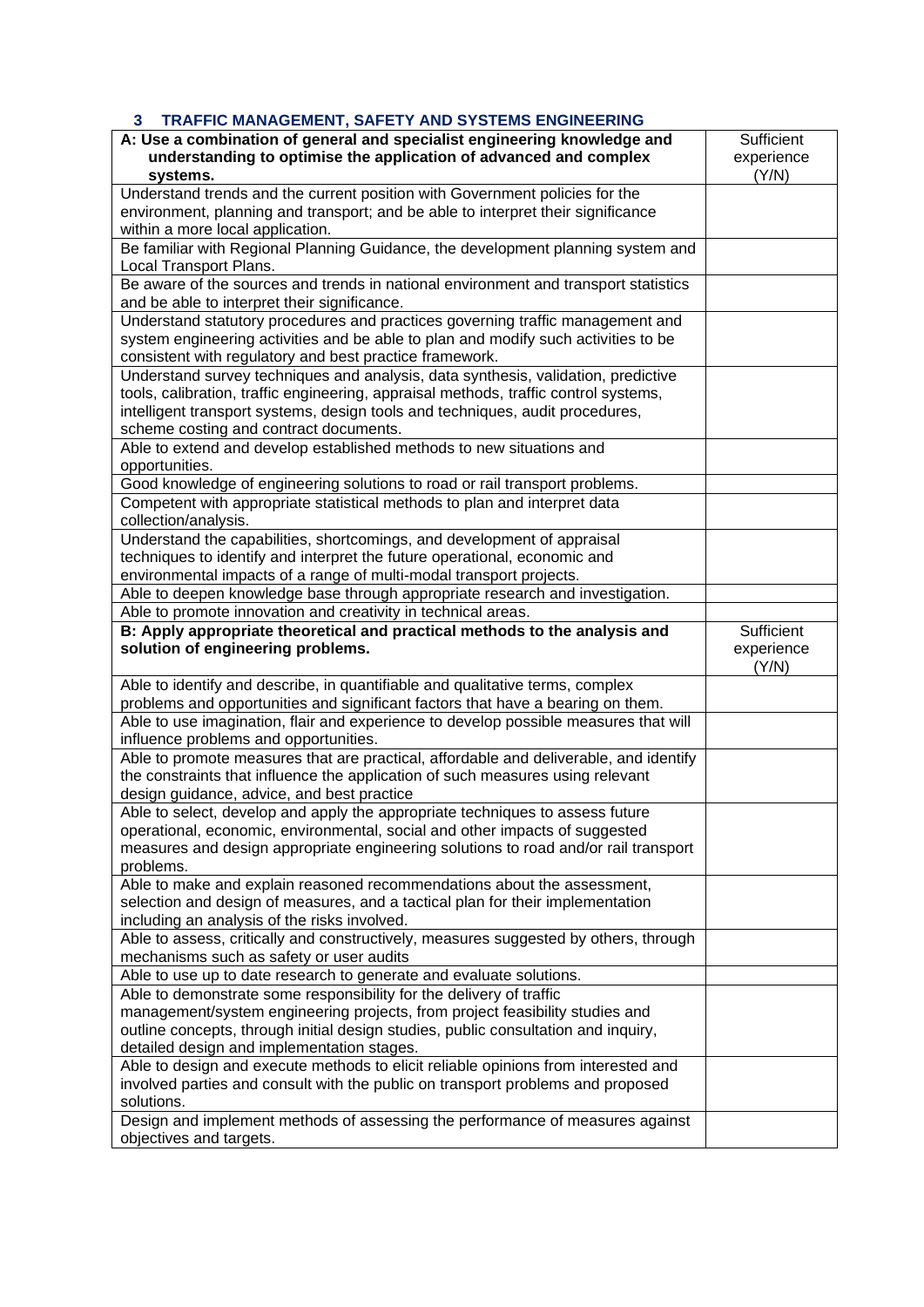#### **4 INFRASTRUCTURE PLANNING, DESIGN, CONSTRUCTION AND/OR MAINTENANCE**

| A: Use a combination of general and specialist engineering knowledge and<br>understanding to optimise the application of advanced and complex systems. | Sufficient<br>experience          |
|--------------------------------------------------------------------------------------------------------------------------------------------------------|-----------------------------------|
|                                                                                                                                                        | (Y/N)                             |
| Be aware of, and able to implement the forward planning process for transport                                                                          |                                   |
| infrastructure projects in economic, social and environmental terms                                                                                    |                                   |
| Understand the current design and construction standards for new transport                                                                             |                                   |
| infrastructure projects and the maintenance of existing transport infrastructure.                                                                      |                                   |
| Be aware of and be able to undertake and/or commission the assessment techniques                                                                       |                                   |
| available to establish the condition of existing transport infrastructure and be able to                                                               |                                   |
| interpret the results obtained.                                                                                                                        |                                   |
| Be aware of emerging techniques and options for the design, construction and                                                                           |                                   |
| maintenance of transport infrastructure projects.                                                                                                      |                                   |
| Be able to extend and develop established methods to new situations and                                                                                |                                   |
| opportunities.                                                                                                                                         |                                   |
| Be competent with data collection and interpretation.                                                                                                  |                                   |
| Be able to extend one's knowledge base through appropriate research and                                                                                |                                   |
| investigation.                                                                                                                                         |                                   |
| Be able to promote innovation and creativity in technical areas.                                                                                       |                                   |
| Apply appropriate theoretical and practical methods to the analysis and<br>В:<br>solution of engineering problems.                                     | Sufficient<br>experience<br>(Y/N) |
| Be familiar with the processes required to progress a new transport infrastructure                                                                     |                                   |
| scheme through the forward planning, legal order, design, contract and construction                                                                    |                                   |
| stages.                                                                                                                                                |                                   |
| Select and apply appropriate current standards, techniques and statutory                                                                               |                                   |
| requirements to the process.                                                                                                                           |                                   |
| Demonstrate innovation in progressing solutions to non-standard situations.                                                                            |                                   |
| Explain the rationale behind decisions taken                                                                                                           |                                   |
| Undertake a risk assessment of options being evaluated.                                                                                                |                                   |
| Demonstrate responsibility for the delivery of new transport infrastructure projects                                                                   |                                   |
| through part of the process from forward planning, legal order, design, contract and                                                                   |                                   |
| construction stages.                                                                                                                                   |                                   |
| Demonstrate responsibility for the assessment of the condition of elements of                                                                          |                                   |
| existing transport infrastructure and the evaluation and commissioning of appropriate                                                                  |                                   |
| maintenance solutions.                                                                                                                                 |                                   |
| Demonstrate the effective use of project management techniques.                                                                                        |                                   |
| Demonstrate experience of good practice in cyclic, routine and emergency highway<br>or rail maintenance.                                               |                                   |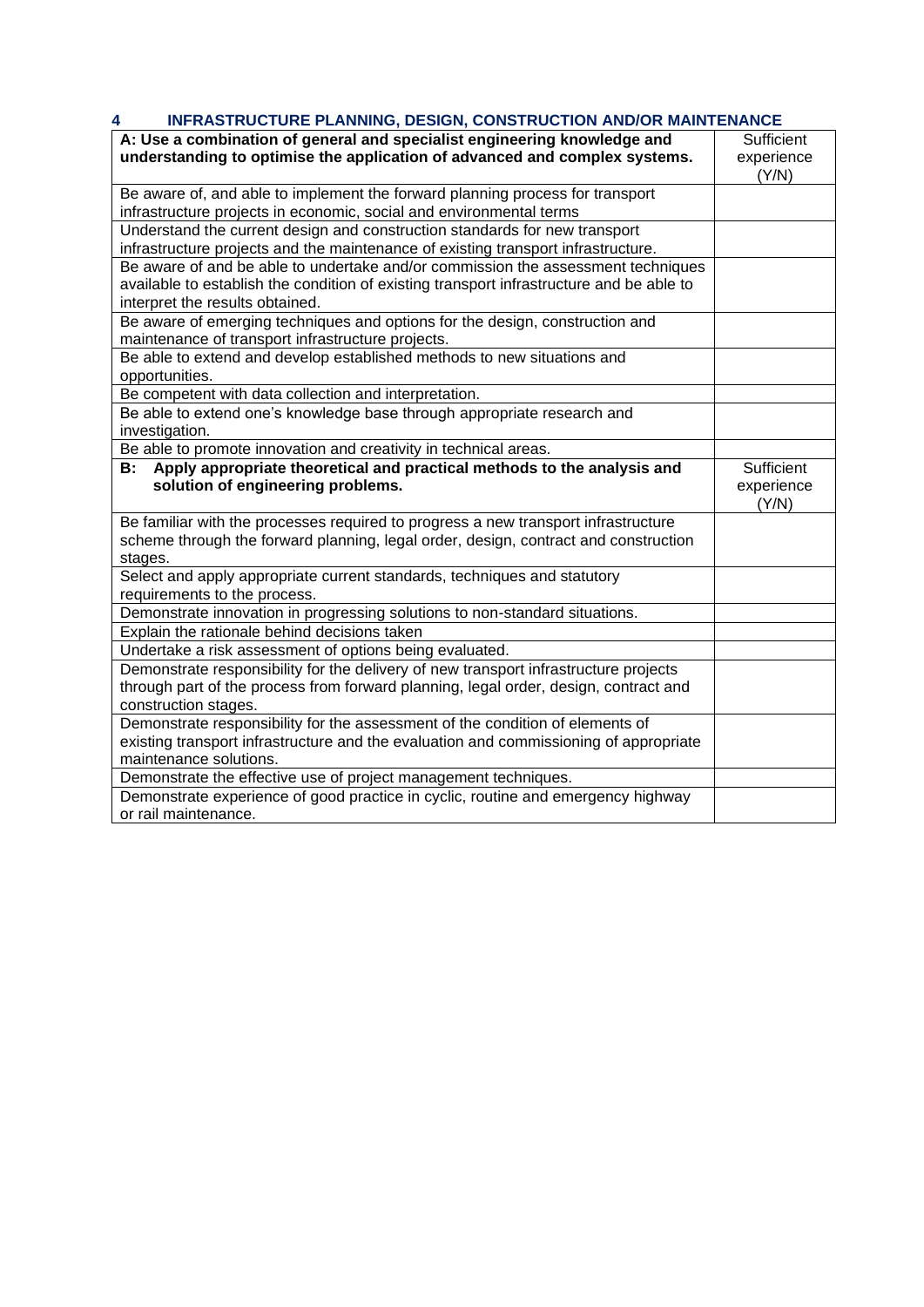## **5 TRANSPORT RELATED STRUCTURUAL ENGINEERING**

| Use a combination of general and specialist engineering knowledge and<br>А:                       | Sufficient |
|---------------------------------------------------------------------------------------------------|------------|
| understanding to optimise the application of advanced and complex                                 | experience |
| systems.                                                                                          | (Y/N)      |
| Understand trends and the current position with relevant Government/International                 |            |
| policies for the environment and infrastructure and be able to interpret their                    |            |
| significance within a more local application.                                                     |            |
| Be familiar with relevant codes of practice and specifications applicable to the nature           |            |
| of the work and environment in which it is performed with particular reference to                 |            |
| Structural Safety e.g. SCOSS reports and advice.                                                  |            |
| Be aware of the opportunities and problems associated with the creation and                       |            |
| maintenance of sustainable structures.                                                            |            |
| Understand the statutory procedures and practices within which the foregoing                      |            |
| activities are undertaken. Be able to plan and modify such activities to be consistent            |            |
| with the regulatory and best practice framework.                                                  |            |
| Have a comprehensive understanding of data collection and interpretation, use of                  |            |
| predictive analyses and the limitations thereof. Be able to extend and develop                    |            |
| established methods to new situations and opportunities                                           |            |
| Be competent with analysis techniques to predict behaviour of structures under                    |            |
| expected and exceptional loading configurations                                                   |            |
| Be able to deepen one's knowledge base through appropriate research /                             |            |
| investigation and monitoring of existing processes.                                               |            |
| Be able to promote innovation and creativity in technical areas.                                  |            |
|                                                                                                   |            |
|                                                                                                   |            |
| B: Apply appropriate theoretical and practical methods to the analysis and                        | Sufficient |
| solution of engineering problems.                                                                 | experience |
|                                                                                                   | (Y/N)      |
| Identify and describe, in both quantifiable and qualitative terms, complex problems               |            |
| and opportunities, and the significant factors that have a bearing on them.                       |            |
| Use imagination, flair and experience to develop possible measures that will                      |            |
| influence problems and opportunities.                                                             |            |
| Promote measures that are practical, affordable and deliverable, and identify the                 |            |
| constraints that influence the application of such measures using relevant design                 |            |
| guidance, advice, and best practice                                                               |            |
| Be able to predict the likely consequences resulting from change in environment or                |            |
| utilisation of structures                                                                         |            |
| Be able to make and explain reasoned recommendations about the procedures to be                   |            |
| adopted in construction and maintenance operations including an analysis of the                   |            |
| risks involved.                                                                                   |            |
| Have ability to assess critically and constructively measures suggested by others,                |            |
| through mechanisms such as safety or user audits.                                                 |            |
| Use up to date research to generate and evaluate solutions.                                       |            |
| Demonstrate innovation in the use of such research and its transfer into practical<br>application |            |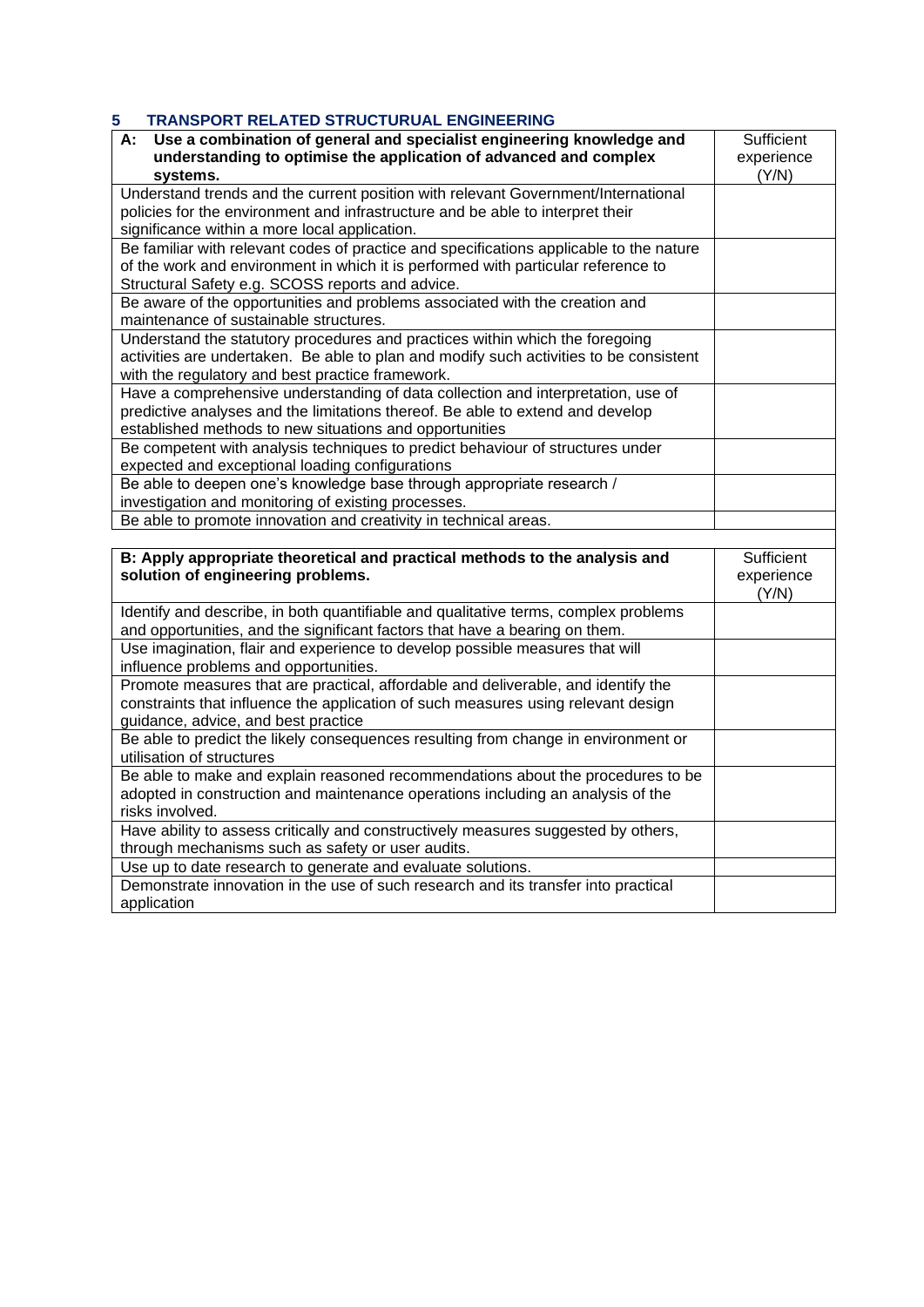# **6 ACADEMIC RESEARCH, TEACHING OR TRAINING**

| A: Use a combination of general and specialist engineering knowledge and<br>understanding to optimise the application of advanced and complex systems.               | Sufficient<br>experience |
|----------------------------------------------------------------------------------------------------------------------------------------------------------------------|--------------------------|
|                                                                                                                                                                      | (Y/N)                    |
| Be able to evaluate and review the current development of policy and practice in                                                                                     |                          |
| relation to the fundamental principles of transport and related theory                                                                                               |                          |
| Be able to develop and implement a programme of study to meet teaching and                                                                                           |                          |
| learning objectives in the field covered by the programme, having regard to the<br>health and safety of students and teachers                                        |                          |
| Underpin teaching and training, whether in engineering or multidisciplinary                                                                                          |                          |
| programmes, with engineering principles and mathematical and statistical                                                                                             |                          |
| competence                                                                                                                                                           |                          |
| Understand and apply appropriate academic standards and principles of equity and<br>justice in the selection, tutoring, assessment and qualification of students and |                          |
| trainees                                                                                                                                                             |                          |
| Conceive, lead and contribute to systematic investigation at the frontiers of<br>knowledge and communicate the resulting findings effectively                        |                          |
| Supervise project work giving students and trainees the experience of original<br>investigation                                                                      |                          |
| Understand the importance of moving towards sustainability and be able to take                                                                                       |                          |
| account of its implications for the application of technology                                                                                                        |                          |
| Be able to extend and develop established methods to new situations and                                                                                              |                          |
| opportunities                                                                                                                                                        |                          |
| Be able to deepen one's knowledge base through appropriate research and                                                                                              |                          |
| investigation and by monitoring existing situations and processes                                                                                                    |                          |
| Be able to promote innovation and creativity in technical areas                                                                                                      |                          |

| B: Apply appropriate theoretical and practical methods to the analysis and<br>solution of engineering problems.                                                                                                            | Sufficient<br>experience<br>(Y/N) |
|----------------------------------------------------------------------------------------------------------------------------------------------------------------------------------------------------------------------------|-----------------------------------|
| Identify and describe, in both quantifiable and qualitative terms, complex problems<br>and opportunities, and the significant factors that have a bearing on them                                                          |                                   |
| Use imagination, flair and experience to develop possible measures that will<br>influence problems and take advantage of opportunities                                                                                     |                                   |
| Promote measures that are practical, affordable and deliverable, and identify the<br>constraints that influence the application of such measures using relevant design<br>guidance, advice and best practice               |                                   |
| Select, develop and apply the appropriate techniques to assess the future<br>operational, economic, environmental, social and other impacts of suggested<br>measures and to design appropriate engineering implementations |                                   |
| Use media of oral, audio and visual presentation, print and guided activity to provide<br>students and trainees with effective learning experience                                                                         |                                   |
| Implement procedures of assessment through coursework, project work and written<br>and oral examination                                                                                                                    |                                   |
| Develop contacts with employers of students and trainees and understand their<br>requirements                                                                                                                              |                                   |
| Be aware of sources of, and where necessary seek funding for, teaching and training<br>initiatives, for student support and for research                                                                                   |                                   |
| Carry out original investigations leading to achievement of stated objectives and<br>reporting of findings to sponsors and clients and by publication                                                                      |                                   |
| Use up to date research to generate and evaluate solutions and update content of<br>teaching and training                                                                                                                  |                                   |
| Demonstrate innovation in the use of such research and its transfer into practical<br>application                                                                                                                          |                                   |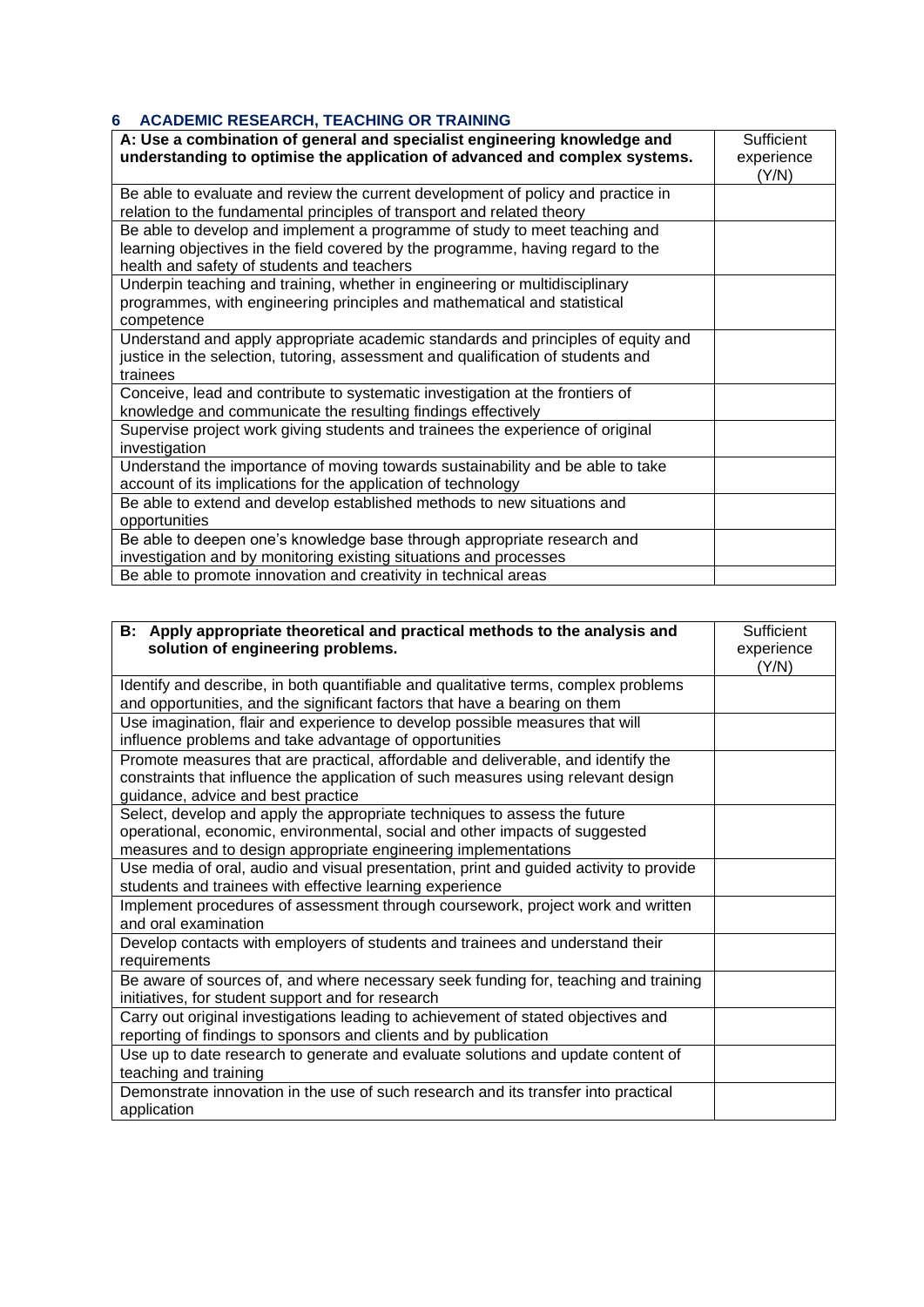### **7 RESEARCH AND DEVELOPMENT IN HIGHWAYS AND TRANSPORTATION**

| A: Use a combination of general and specialist engineering knowledge and                | Sufficient |
|-----------------------------------------------------------------------------------------|------------|
| understanding to optimise the application of advanced and complex                       | experience |
| systems.                                                                                | (Y/N)      |
| Be able to ascertain and summarise the current state of knowledge on any relevant       |            |
| topic and identify the need and scope for further investigation                         |            |
| Be able to conceive practicable and effective ways of addressing questions that have    |            |
| been identified for investigation                                                       |            |
| Lead and contribute to systematic investigation at the frontiers of knowledge           |            |
| Communicate the resulting findings effectively to employer, client or sponsor and by    |            |
| publication                                                                             |            |
| Recognise limitations in one's own skills and knowledge, and when effective             |            |
| investigation depends on additional skill or knowledge either acquire this or seek help |            |
| from those who possess it                                                               |            |
| Understand the importance of moving towards sustainability and be able to take          |            |
| account of its implications for the application of technology                           |            |
| Be able to extend and develop established methods to new situations and                 |            |
| opportunities                                                                           |            |
| Be able to deepen one's knowledge base through appropriate research and                 |            |
| investigation and by monitoring existing situations and processes                       |            |
|                                                                                         |            |
| Be able to promote innovation and creativity in technical areas                         |            |

| B: Apply appropriate theoretical and practical methods to the analysis and<br>solution of engineering problems.                                                                                                            | Sufficient<br>experience<br>(Y/N) |
|----------------------------------------------------------------------------------------------------------------------------------------------------------------------------------------------------------------------------|-----------------------------------|
| Identify and describe, in both quantifiable and qualitative terms, complex problems<br>and opportunities, and the significant factors that have a bearing on them                                                          |                                   |
| Use imagination, flair and experience to develop possible measures that will<br>influence problems and take advantage of opportunities                                                                                     |                                   |
| Promote measures that are practical, affordable and deliverable, and identify the<br>constraints that influence the application of such measures using relevant design<br>guidance, advice and best practice               |                                   |
| Select, develop and apply the appropriate techniques to assess the future<br>operational, economic, environmental, social and other impacts of suggested<br>measures and to design appropriate engineering implementations |                                   |
| Specify, plan and execute lines of investigation that will confirm or refute stated<br>hypotheses and/or measure or estimate unknown quantities to a required accuracy                                                     |                                   |
| Carry out programmes of measurement or other data collection and the appropriate<br>mathematical and statistical analysis of the resulting data                                                                            |                                   |
| Apply sound judgment in interpreting the results of investigations by oneself and<br>others                                                                                                                                |                                   |
| Use up to date research to generate and evaluate solutions<br>Demonstrate innovation in the use of such research and its transfer into practical<br>application                                                            |                                   |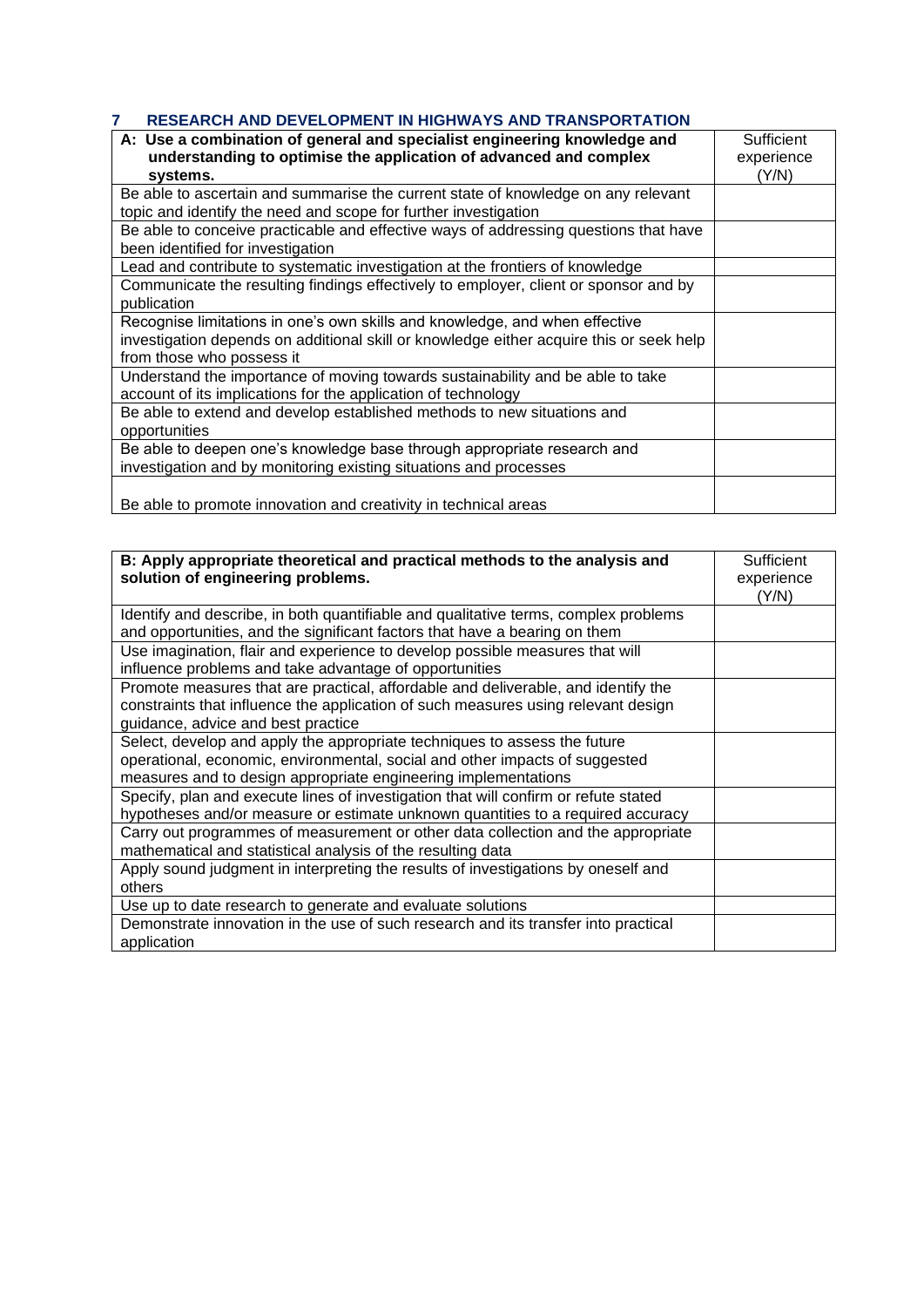## **8 INTELLIGENT TRANSPORT SYSTEMS**

| A: Use a combination of general and specialist engineering knowledge and                                                   | Sufficient |
|----------------------------------------------------------------------------------------------------------------------------|------------|
| understanding to optimise the application of advanced and complex                                                          | experience |
| systems.                                                                                                                   | (Y/N)      |
| Understand trends and current position with Government policies for the                                                    |            |
| environment, planning and transport and be able to interpret their significance within                                     |            |
| a more local application                                                                                                   |            |
| Be familiar with National, Regional and Local Transport Plans                                                              |            |
| Understand the purpose of the key UK ITS organisations and the relationships                                               |            |
| between them                                                                                                               |            |
| Understand system architectures in all forms and how they are used as system<br>design tools                               |            |
| Be able to establish 'User Needs', interpret them as system requirements and                                               |            |
| evaluate the extent to which a proposed systems meets the stated requirements                                              |            |
| Be able to identify the appropriate communications and communication architecture                                          |            |
| for a system or function, including identifying where there are potential issues that                                      |            |
| need to be resolved or managed                                                                                             |            |
| Be able to identify systems, sub-systems, methods or techniques and technology                                             |            |
| that will meet system requirements and ensure that the complete system will function                                       |            |
| as designed for all relevant modes of transport                                                                            |            |
| Understand the capabilities and shortcomings of the ITS systems and services and                                           |            |
| undertake measures to maintain benefits under abnormal conditions                                                          |            |
| Be able to identify emerging techniques and technologies and understand the                                                |            |
| conditions under which they are applicable                                                                                 |            |
| Be able to deepen one's knowledge base through appropriate research and                                                    |            |
| investigation                                                                                                              |            |
| Be able to promote innovation and creativity in technical areas                                                            |            |
| Understand the principles of cost-benefit assessment, including determining the                                            |            |
|                                                                                                                            |            |
| business case and economic viability of a proposal                                                                         |            |
|                                                                                                                            |            |
| B: Apply appropriate theoretical and practical methods to the analysis and                                                 | Sufficient |
| solution of engineering problems.                                                                                          | experience |
|                                                                                                                            | (Y/N)      |
| Identify and address, in both quantitative and qualitative terms, complex problems                                         |            |
| and opportunities and the significant factors that have a bearing on them                                                  |            |
| Use the main building blocks of ITS including sensors and actuators, computing and                                         |            |
| memory, positioning technology, communications technology and human interfaces                                             |            |
| to provide effective solutions                                                                                             |            |
| Use innovation to develop methods and measures to influence problems and                                                   |            |
| opportunities, with particular reference to the human element                                                              |            |
| Select the appropriate systems and functions to deliver the required services which                                        |            |
| will enable the delivery of policies, whether social or environmental                                                      |            |
| Make recommendations for ITS functions and explain the reasons and facilities to                                           |            |
| stakeholders                                                                                                               |            |
| Assess critically and constructively measures suggested by others and develop them<br>into viable and deliverable services |            |
| Use up to date research and development to generate and evaluate solutions and                                             |            |
| system requirements                                                                                                        |            |
| Demonstrate responsibility for delivery or management of ITS systems at feasibility                                        |            |
| study, outline design, system requirements, system testing and commissioning,                                              |            |
| system operation                                                                                                           |            |
| Demonstrate the ability to involve stakeholders and other network managers in co-                                          |            |
| operative development of operational procedures                                                                            |            |
| Develop and implement valid performance measures<br>Design and perform evaluations of an installed ITS system              |            |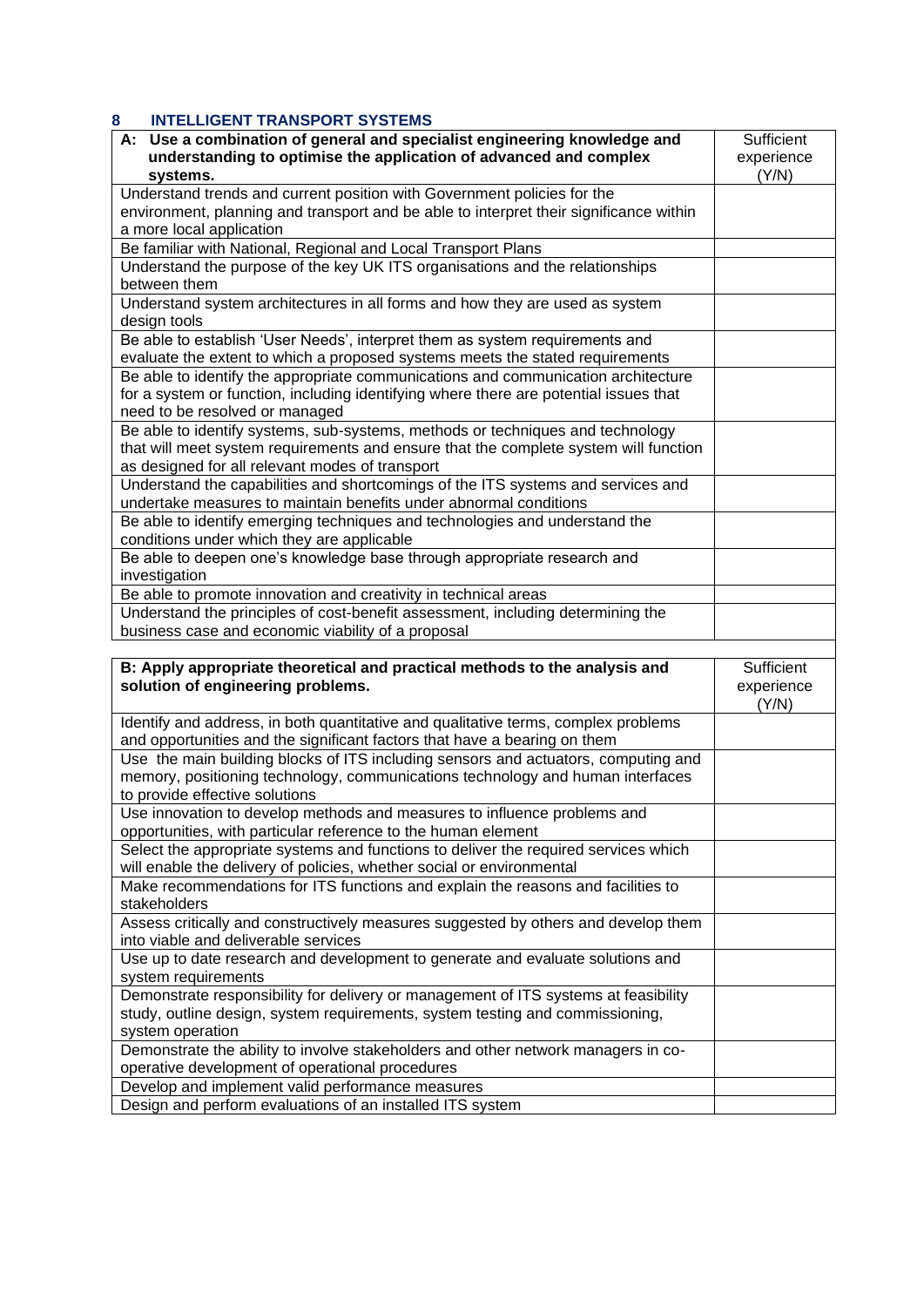#### **CHARTERED ENGINEER MANAGEMENT COMPETENCIES (APPLICABLE TO ALL SPECIALISMS)**

| <b>C DEMONSTRATE TECHNICAL AND COMMERCIAL LEADERSHIP</b>                            | Sufficient |
|-------------------------------------------------------------------------------------|------------|
|                                                                                     | experience |
|                                                                                     | (Y/N)      |
| C1 Plan the work and resources needed to enable effective implementation of a       |            |
| significant engineering task or project                                             |            |
| Systematically review the factors affecting the project implementation including    |            |
| safety and sustainability considerations                                            |            |
| Define a holistic and systematic approach to risk identification, assessment and    |            |
| management                                                                          |            |
| Lead on preparing and agreeing implementation plans and method statements           |            |
| Ensure that the necessary resources are secured and brief the project team          |            |
| Negotiate the necessary contractual arrangements with other stakeholders (client,   |            |
| subcontractor, suppliers etc)                                                       |            |
| C2 Manage (organise, direct and control), programme or schedule, budget and         |            |
| resource elements of a significant engineering task or project                      |            |
| Set up appropriate management systems                                               |            |
| Define quality standards, programme and budget within legal and statutory           |            |
| requirements                                                                        |            |
| Organise and lead work teams, coordinating project activities                       |            |
| Ensure that variations from quality standards, programme and budget are identified, |            |
| and that corrective action is taken                                                 |            |
| Gather and valuate feedback, and recommend improvement                              |            |
| C3 Lead teams or technical specialisms and assist others to meet changing           |            |
| technical and managerial needs                                                      |            |
| Agree objectives and work plans with individuals                                    |            |
| Identify team and individual needs, and plan for their development                  |            |
| Reinforce team commitment to professional standards                                 |            |
| Lead and support team and individual development                                    |            |
| Assess team and individual performance and provide feedback                         |            |
| C4 Bring about continuous quality improvement and promote best practice.            |            |
| Promote quality throughout the organization and its customer and supplier networks  |            |
| Develop and maintain operations to meet quality standards                           |            |
| Direct project evaluation and propose recommendations for improvement               |            |

| DEMONSTRATE EFFECTIVE COMMUNICATION AND INTERPERSONAL<br>D<br><b>SKILLS</b>          | Sufficient<br>experience<br>(Y/N) |
|--------------------------------------------------------------------------------------|-----------------------------------|
| D1 Communicate effectively with others, at all levels, in English                    |                                   |
| Lead, chair, contribute to and record meetings and discussions                       |                                   |
| Prepare communications, documents and reports on complex matters                     |                                   |
| Exchange information and provide advice to technical and non-technical colleagues    |                                   |
| D2 Clearly present and discuss proposals, justifications and conclusions             |                                   |
| Prepare and deliver presentations on strategic matters                               |                                   |
| Lead and sustain debates with audiences                                              |                                   |
| Feed the results back to improve the proposals                                       |                                   |
| Raise the awareness of risk                                                          |                                   |
| D3 Demonstrate personal and social skills and awareness of diversity and             |                                   |
| inclusion issues.                                                                    |                                   |
| Know and manage own emotions, strengths and weaknesses                               |                                   |
| Be aware of the needs and concerns of others, especially where related to diversity  |                                   |
| and inclusion                                                                        |                                   |
| Be confident and flexible in dealing with new and changing interpersonal situations  |                                   |
| Identify agree and lead work towards collective goals                                |                                   |
| Create, maintain and enhance productive working relationships, and resolve conflicts |                                   |